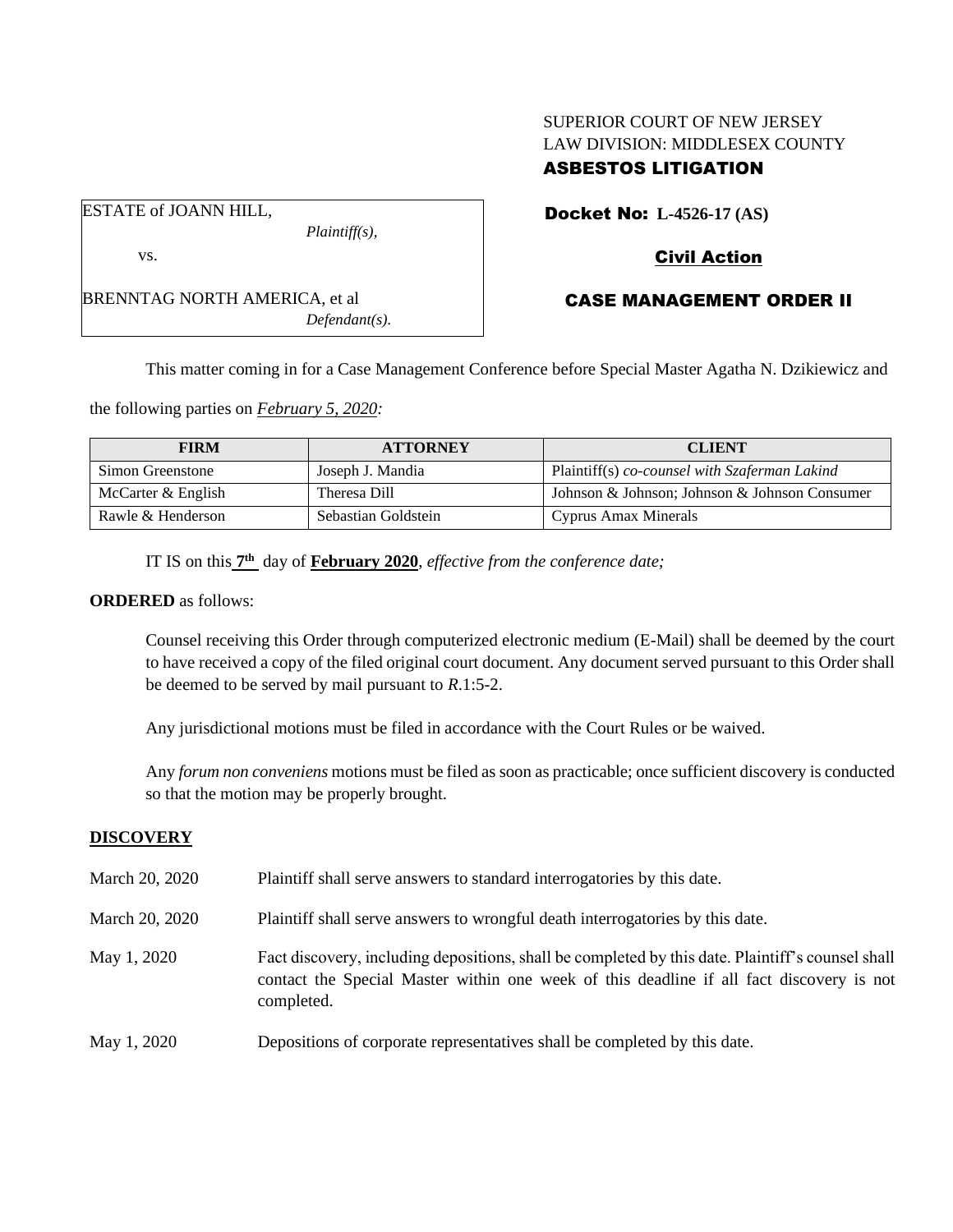## **EARLY SETTLEMENT**

August 3, 2020 Settlement demands shall be served on all counsel and the Special Master by this date.

## **MEDICAL EXPERT REPORT**

March 20, 2020 Plaintiff shall serve updated medical authorizations by this date. July 2, 2020 Plaintiff shall serve medical expert reports by this date. July 2, 2020 Upon request by defense counsel, plaintiff is to arrange for the transfer of pathology specimens and x-rays, if any, by this date. October 2, 2020 Defendants shall identify its medical experts and serve medical reports, if any, by this date. In addition, defendants shall notify plaintiff's counsel (as well as all counsel of record) of a joinder in an expert medical defense by this date.

## **LIABILITY EXPERT REPORTS**

- August 3, 2020 Plaintiff shall identify its liability experts and serve liability expert reports by this date or waive any opportunity to rely on liability expert testimony.
- October 2, 2020 Defendants shall identify its liability experts and serve liability expert reports, if any, by this date or waive any opportunity to rely on liability expert testimony.

## **SUMMARY JUDGMENT MOTION PRACTICE**

- November 6, 2020 Summary judgment motions shall be filed no later than this date.
- December 4, 2020 Last return date for summary judgment motions.

## **ECONOMIST EXPERT REPORTS**

- August 3, 2020 Plaintiff shall identify its expert economists and serve expert economist report(s), if any, by this date or waive any opportunity to rely on economic expert testimony.
- October 2, 2020 Defendants shall identify its expert economists and serve expert economist report(s), if any, by this date or waive any opportunity to rely on economic expert testimony.

## **EXPERT DEPOSITIONS**

January 15, 2021 Expert depositions shall be completed by this date. To the extent that plaintiff and defendant generic experts have been deposed before, the parties seeking that deposition in this case must file an application before the Special Master and demonstrate the necessity for that deposition. To the extent possible, documents requested in a deposition notice directed to an expert shall be produced three days in advance of the expert deposition. The expert shall not be required to produce documents that are readily accessible in the public domain.

 $\_$  , and the set of the set of the set of the set of the set of the set of the set of the set of the set of the set of the set of the set of the set of the set of the set of the set of the set of the set of the set of th